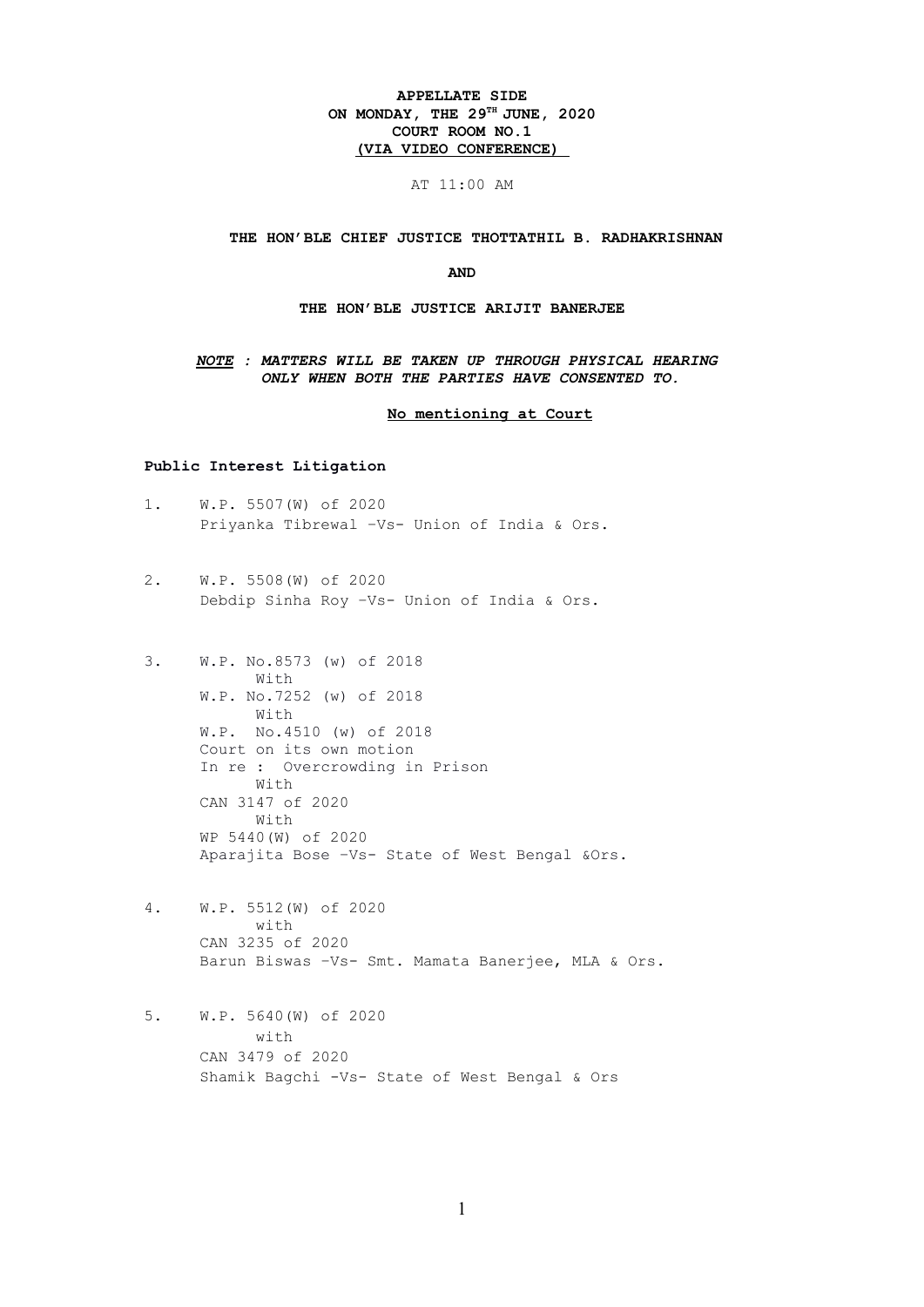# **APPELLATE SIDE ON MONDAY, THE 29TH JUNE, 2020 COURT ROOM NO.8 (VIA VIDEO CONFERENCE)**

#### AT 11:00 AM

#### **THE HON'BLE JUSTICE SOUMEN SEN**

#### **AND**

#### **THE HON'BLE JUSTICE JAY SENGUPTA**

# *NOTE : MATTERS WILL BE TAKEN UP THROUGH PHYSICAL HEARING ONLY WHEN BOTH THE PARTIES HAVE CONSENTED TO.*

APPLICATION FOR BAIL

--------------------

- 1. CRM 4342/2020 SK. MOHAMMAD SOYAB @ PAPPU Vs JAGANNATH GANGULY CRAN 2516/2020 STATE OF WEST BENGAL
- 2. CRM 4443/2020 MONIRUL MONDAL Vs MAZHAR HOSSAN CHOWDHURY CRAN 2598/2020 STATE OF WEST BENGAL
- 3. CRM 4449/2020 KHERU MONDAL Vs SUBIR DEBNATH STATE OF WEST BENGAL
- 4. CRM 4453/2020 SUBHAJIT MONDAL& ANR Vs RIMPY MUKHERJEE CRAN 2607/2020 STATE OF WEST BENGAL
- 5. CRM 4498/2020 KABIR SK & ANR Vs ARINDAM ROY STATE OF WEST BENGAL
- 6. CRM 4533/2020 PINKI SARKAR Vs ANINDYA GHOSH CRAN 2680/2020 STATE OF WEST BENGAL
- 7. CRM 2509/2020 SOUGATA SARKAR Vs SURAJIT BASU STATE OF WEST BENGAL
- 8. CRM 4542/2020 SURJYA CHOWDHURY @ SURJA CHOWDHURY @ SURYA CHOWDHURY @ SURJO Vs ARUP SARKAR CRAN 2689/2020 STATE OF WEST BENGAL
- 9. CRM 4544/2020 MD HABIB Vs SUMITAVA CHAKRABORTY CRAN 2691/2020 STATE OF WEST BENGAL
- 10. CRM 4557/2020 KARTICK SARKAR Vs KAUSHIK CHOWDHURY CRAN 2704/2020 STATE OF WEST BENGAL
- 11. CRM 4558/2020 MITHUN DAS Vs KAUSHIK CHOUDHURY CRAN 2705/2020 STATE OF WEST BENGAL
- 12. CRM 4559/2020 DINESH BASFORE @ JAMAI Vs KAUSHIK CHOWDHURY CRAN 2706/2020 STATE OF WEST BENGAL
- 13. CRM 4562/2020 ISMAIL ALI@ ASLAM & ANR Vs KAUSHIK CHOUDHURY CRAN 2709/2020 STATE OF WEST BENGAL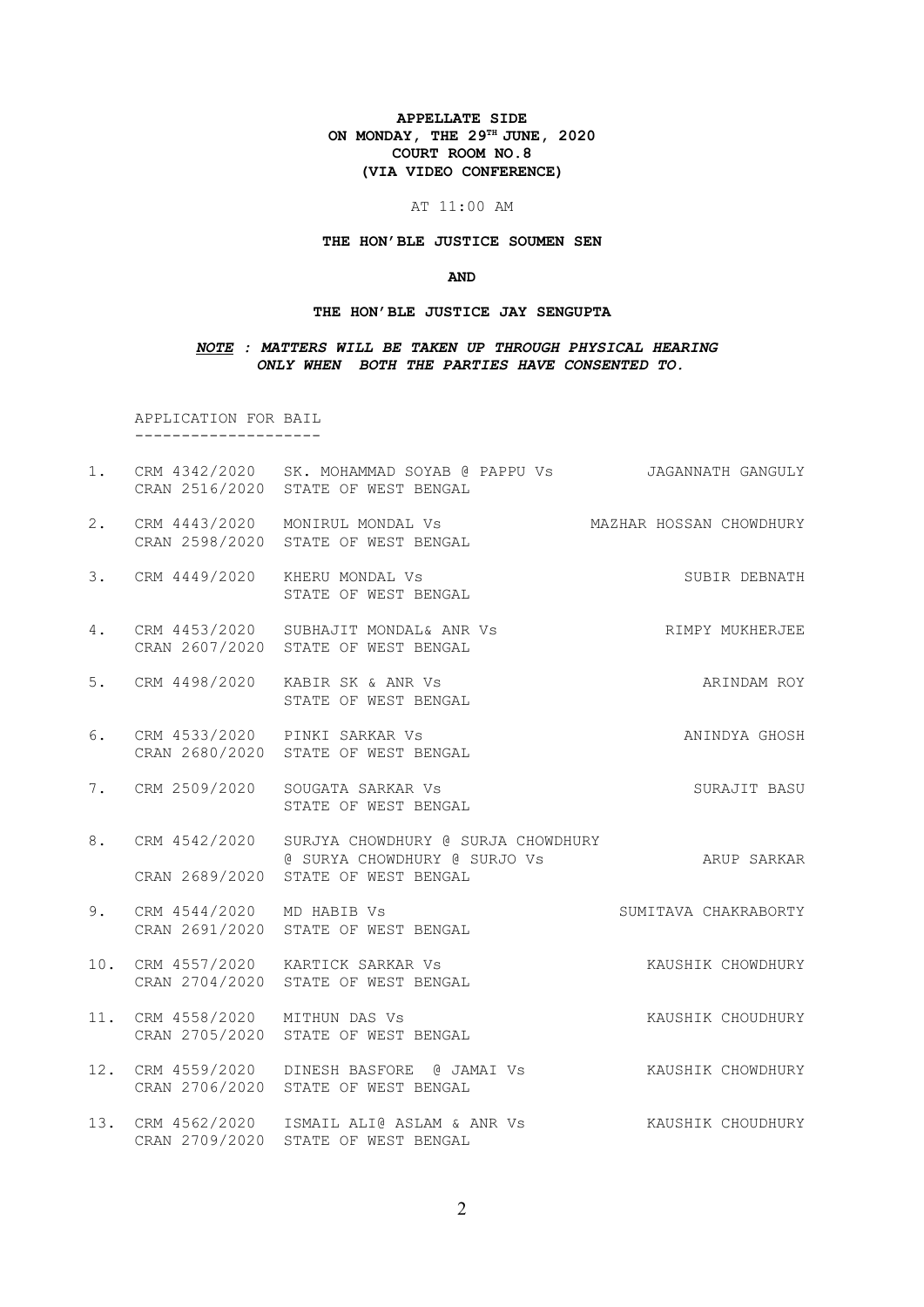|                               | 14. CRM 4564/2020 PALASH GHOSH & ORS Vs<br>STATE OF WEST BENGAL                                          | ARINDAM ROY      |
|-------------------------------|----------------------------------------------------------------------------------------------------------|------------------|
|                               | 15. CRM 4565/2020 GANAPATI DAS @ GANESH DAS Vs ARINDAM ROY<br>STATE OF WEST BENGAL                       |                  |
|                               | 16. CRM 4568/2020 BELLAL 2 BILLAL @ BELLAHA KHAN Vs SUMANTA CHAKRABORTY<br>STATE OF WEST BENGAL          |                  |
|                               | 17. CRM 4570/2020 NUR KHAN @ ISLAM @ NUR ALAM Vs MOUNICK GHOSH<br>CRAN 2712/2020 STATE OF WEST BENGAL    |                  |
|                               | 18. CRM 4571/2020 AMAN AGARWAL Vs<br>CRAN 2713/2020 STATE OF WEST BENGAL                                 | TANUKA BASU      |
|                               | 19. CRM 4572/2020 SANTONA BIBI Vs<br>STATE OF WEST BENGAL                                                | ARINDOM ROY      |
| 20. CRM 4576/2020 KABIR SK Vs | STATE OF WEST BENGAL                                                                                     | ARINDAN ROY      |
|                               | APPLICATION FOR ANTICIPATORY BAIL                                                                        |                  |
|                               | 21. CRM 4473/2020 SANATAN CHOUHAN Vs BUSHRA KHATOON<br>CRAN 2628/2020 STATE OF WEST BENGAL               |                  |
|                               | 22. CRM 4477/2020 GOURI CHOUHAN @ SUNILINI Vs MS BUSHRA KHATOON<br>CRAN 2632/2020 STATE OF WEST BENGAL   |                  |
|                               | 23. CRM 4485/2020 JAHANGIR MONDAL Vs<br>CRAN 2640/2020 STATE OF WEST BENGAL                              | BUSHRA KHATOON   |
|                               | 24. CRM 4487/2020 NEPAL DUTTA & ANR Vs<br>CRAN 2642/2020 STATE OF WEST BENGAL                            | BUSHRA KHATOON   |
|                               | 25. CRM 4324/2020 BALIRAJ DEY & ANR Vs<br>CRAN 2501/2020 STATE OF WEST BENGAL                            | ARNAB CHATTERJEE |
| 26. CRM 4441/2020 KAJAL SK Vs | STATE OF WEST BENGAL                                                                                     | ARINDAM ROY      |
|                               | 27. CRM 4444/2020 JAHIR AHMED MOLLA & ORS Vs<br>CRAN 2602/2020 STATE OF WEST BENGAL                      | SARYATI DATTA    |
|                               | 28. CRM 4488/2020 SOHEL RANA BISWAS Vs<br>CRAN 2643/2020 STATE OF WEST BENGAL                            | SOMNATH ADHIKARY |
|                               | 29. CRM 4491/2020 AMJAD SK & ORS Vs<br>CRAN 2645/2020 STATE OF WEST BENGAL                               | ASRAF MANDAL     |
|                               | 30. CRM 4492/2020 MD SABIR AHAMED@SABIR AHMED Vs SOMNATH ADHIKARY<br>CRAN 2647/2020 STATE OF WEST BENGAL |                  |
|                               | 31. CRM 4493/2020 ASTAM MONDAL@ASTAM MANDAL & ORS Vs                                                     | SOMNATH ADHIKARY |
|                               | CRAN 2648/2020 STATE OF WEST BENGAL                                                                      |                  |
|                               | 32. CRM 4494/2020 SHYAMOL HALDAR@SHYAMAL HALDER Vs<br>CRAN 2649/2020 STATE OF WEST BENGAL                | SALMAN HASAN     |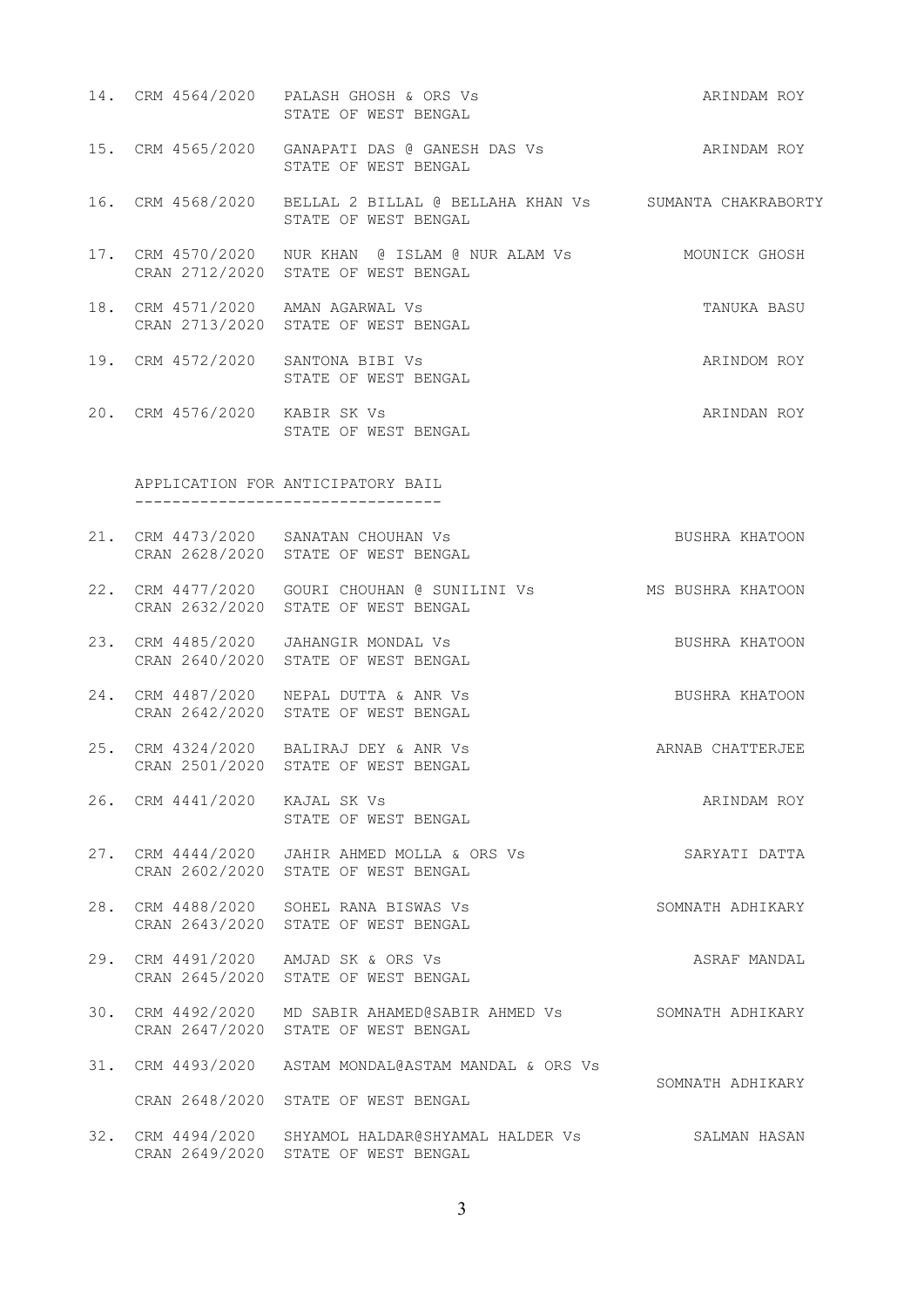- 33. CRM 4496/2020 ALOM ALI MANDAL & ANR Vs SOMNATH ADHIKARY CRAN 2651/2020 STATE OF WEST BENGAL
- 34. CRM 4497/2020 BIKASH MAJHI & ANR Vs ANAL ARINDAM ROY STATE OF WEST BENGAL
- 35. CRM 4499/2020 MD JAKIR HOSSAIN @ MD ZAKIR HOSSAIN Vs<br>CRAN 2652/2020 STATE OF WEST BENGAL MD MD ZEESHAN UDDIN CRAN 2652/2020 STATE OF WEST BENGAL
- 36. CRM 4502/2020 AJIT MONDAL Vs PRATIP KUMAR CHATTERJEE CRAN 2654/2020 STATE OF WEST BENGAL
- 37. CRM 4503/2020 BASANTI DAS Vs ANGSHUMAN CHAKRABORTY CRAN 2655/2020 STATE OF WEST BENGAL
- 38. CRM 4504/2020 RAFIKUL ALAM @ RAFIQUL SK & ORS Vs CRAN 2656/2020 STATE OF WEST BENGAL PRATIP KUMAR CHATTERJEE
- 39. CRM 4507/2020 HASIBUL SEKH @ HASIBUR RAHAMAN SEKH Vs CRAN 2658/2020 STATE OF WEST BENGAL KARABI ROY
- 40. CRM 4509/2020 BILLAL SK @ SEIKH BILLAL Vs ARNAB CHATTERJEE CRAN 2659/2020 STATE OF WEST BENGAL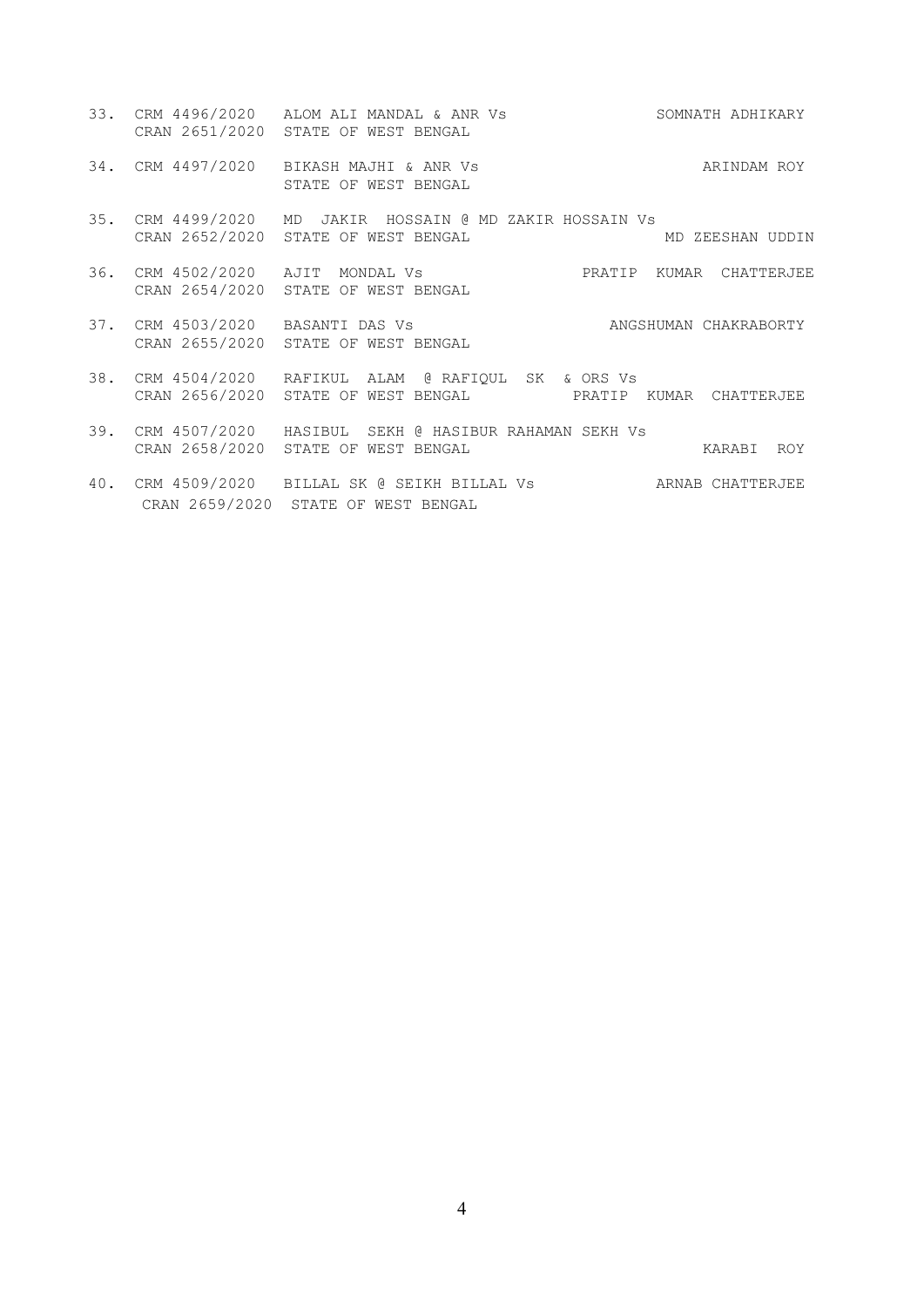# **APPELLATE SIDE ON MONDAY, THE 29TH JUNE, 2020 COURT ROOM NO.16 (VIA VIDEO CONFERENCE)**

AT 11:00 AM

# **THE HON'BLE JUSTICE JOYMALYA BAGCHI**

**AND**

#### **THE HON'BLE JUSTICE SUVRA GHOSH**

# *NOTE : MATTERS WILL BE TAKEN UP THROUGH PHYSICAL HEARING ONLY WHEN BOTH THE PARTIES HAVE CONSENTED TO.*

 APPLICATION FOR BAIL --------------------

|    | 1. CRM 4348/2020 SANJAY GAYEN Vs<br>STATE OF WEST BENGAL                            | JEENIA RUDRA          |
|----|-------------------------------------------------------------------------------------|-----------------------|
|    | 2. CRM 4363/2020 BAPAN GHOSH & ORS. Vs<br>STATE OF WEST BENGAL                      | ARINDAM ROY           |
| 3. | CRM 4436/2020 CHAMPA BIVAR Vs<br>STATE OF WEST BENGAL                               | ANAND BHANDARI        |
| 4. | CRM 4574/2020 TAFIJUL ISLAM Vs<br>CRAN 2715/2020 STATE OF WEST BENGAL               | JAYDEEP KANTA BHOWMIK |
| 5. | CRM 4577/2020 SEIKH NEWTON @ RAJ Vs<br>CRAN 2716/2020 STATE OF WEST BENGAL          | SARYATI DATTA         |
| 6. | CRM 4578/2020 KALYAN MURMU Vs<br>CRAN 2717/2020 STATE OF WEST BENGAL                | BITASOK BANERJEE      |
|    | 7. CRM 4579/2020 ASIT CHOWDHURY Vs<br>STATE OF WEST BENGAL                          | SOMA CHOWDHURY        |
| 8. | WP 5514W/2020 BISWAJIT CHATTERJEE Vs<br>CAN 3270/2020 STATE OF WEST BENGAL & ORS    | MOYUKH MUKHERJEE      |
| 9. | CRM 4567/2020 BISWARUPGIRI @ BISU Vs<br>STATE OF WEST BENGAL                        | AMITABHA KARMAKAR     |
|    | 10. CRM 4584/2020 SK. AJAHARUDDIN Vs<br>CRAN 2723/2020 STATE OF WEST BENGAL         | AMITABHA KARMAKAR     |
|    | 11. CRM 4585/2020 ARINDAM MUKHERJEE & ORS Vs<br>CRAN 2725/2020 STATE OF WEST BENGAL | DIPANKAR PAL          |
|    | 12. CRM 4602/2020 TAPAN MONDAL Vs<br>CRAN 2746/2020 STATE OF WEST BENGAL            | SABNAM LASKAR         |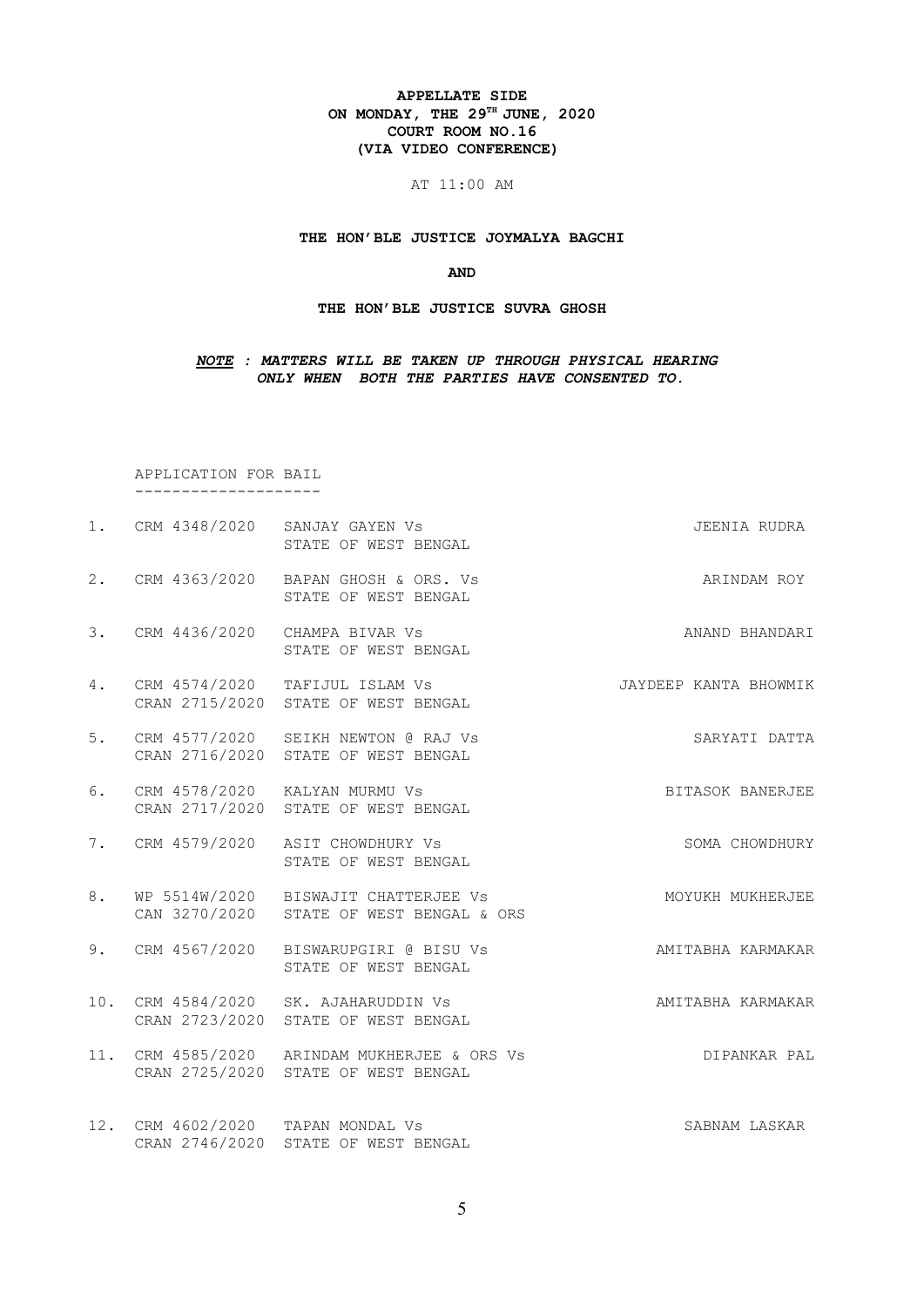- 13. CRM 4603/2020 TAPAN MONDAL Vs SUBHAM LASKAR CRAN 2747/2020 DEBABRATA BURMAN & ORS
- 14. CRM 4605/2020 ASADUL SEKH Vs SUBHAM LASKAR CRAN 2750/2020 STATE OF WEST BENGAL
- 15. CRM 4615/2020 NAWIMUDDIN SK @ NAYMUDDIN SK Vs HABIBUR RAHAMAN CRAN 2761/2020 STATE OF WEST BENGAL
- 16. CRM 4618/2020 GOPAL SINGH Vs **UTSAV DUTTA** CRAN 2766/2020 STATE OF WEST BENGAL
- 17. CRM 4621/2020 LAKSHMAN BHUNIA Vs ARUP KUMAR BHOWMICK CRAN 2775/2020 STATE OF WEST BENGAL
- 18. CRM 4622/2020 RAJENDRA KUMAR DUBEY Vs SOUMYOJIT MUKHERJEE CRAN 2776/2020 STATE OF WEST BENGAL
- 19. CRM 4627/2020 PRANAB MANDAL @ PRANAB KUMAR MANDAL Vs DIPAYAN KUNDU CRAN 2787/2020 STATE OF WEST BENGAL & ANR
- 20. CRM 4628/2020 KHAYRUL ALAM KHAN Vs MD ZEESHANUDDIN CRAN 2788/2020 STATE OF WEST BENGAL

 APPLICATION FOR ANTICIPATORY BAIL ---------------------------------

- 21. CRM 4345/2020 RAJAT SINHA ROY Vs SUPRATICK SYAMAL STATE OF WEST BENGAL
- 22. CRM 4510/2020 NIRMAL DAS & ORS Vs ANGSHUMAN CHAKRABORTY CRAN 2660/2020 STATE OF WEST BENGAL
- 23. CRM 4511/2020 SUSMITA MAL @ DAS Vs PROSENJIT MUKHERJEE CRAN 2661/2020 STATE OF WEST BENGAL
- 24. CRM 4513/2020 SUKUMAR BARMAN & ANR Vs ARIJIT GHOSH CRAN 2663/2020 STATE OF WEST BENGAL
- 25. CRM 4521/2020 JAHANARA MOLLAH & ORS Vs SANDIP CHAKRABARTY CRAN 2673/2020 STATE OF WEST BENGAL
- 26. CRM 4522/2020 RAJKISHORE BHATTACHARYA Vs SANTANU MAJI STATE OF WEST BENGAL
- 27. CRM 4524/2020 AZIMUDDIN MOLLA @ AZIM MOLLA Vs AMARUL ISLAM STATE OF WEST BENGAL
- 28. CRM 4525/2020 RAKESH SARDAR @ ORS Vs AMARUL ISLAM STATE OF WEST BENGAL
- 29. CRM 4526/2020 CHANDI CHARAN MONDAL & ORS Vs KUNAL GANGULY CRAN 2675/2020 STATE OF WEST BENGAL
- 30. CRM 4527/2020 ISMAIL SK Vs ARKA CHAKRABORTY STATE OF WEST BENGAL
- 31. CRM 4528/2020 NIRMAL MAJHI Vs SHIBAJI KUMAR DAS CRAN 2676/2020 STATE OF WEST BENGAL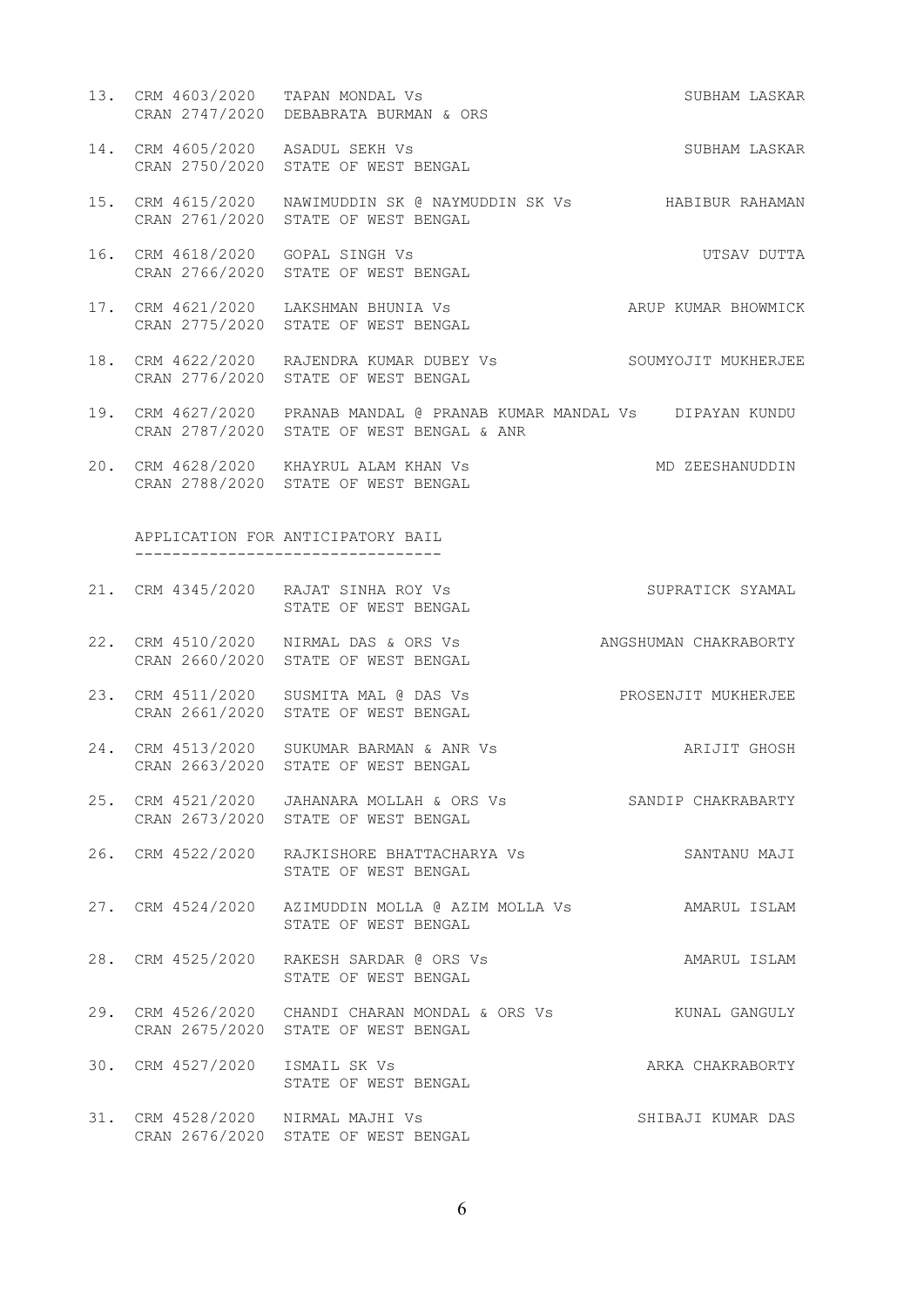|     |                                   | 32. CRM 4530/2020 RAJENDRA NATH MURMU @ RAJENDRA MURMU Vs<br>CRAN 2678/2020 STATE OF WEST BENGAL          | SAMIR KUMAR ADHIKARI |
|-----|-----------------------------------|-----------------------------------------------------------------------------------------------------------|----------------------|
|     |                                   | 33. CRM 4531/2020 AMZED KHAN @ AMAJED KHANS Vs<br>STATE OF WEST BENGAL                                    | DEBAJIT KUNDU        |
|     |                                   | 34. CRM 4532/2020 BIMAL KUMAR ROY @ BIMAL ROY & ORS Vs SONALI DAS<br>CRAN 2679/2020 STATE OF WEST BENGAL  |                      |
|     |                                   | 35. CRM 4534/2020 NAZRUL ISLAM & ANR Vs<br>CRAN 2681/2020 STATE OF WEST BENGAL                            | ANINDYA GHOSH        |
|     |                                   | 36. CRM 4536/2020 SAMPAT BARMAN Vs<br>CRAN 2683/2020 STATE OF WEST BENGAL                                 | ANINDYA GHOSH        |
|     | 37. CRM 4537/2020 GOUTAM DINDA Vs | CRAN 2684/2020 STATE OF WEST BENGAL                                                                       | MD.ZEESHAN UDDIN     |
|     |                                   | 38. CRM 4539/2020 RANJIT ANKURE & ANR Vs<br>CRAN 2686/2020 STATE OF WEST BENGAL                           | TANMAY BASU          |
|     |                                   | 39. CRM 4540/2020 SUJIT KARMAKAR & ANR Vs MAZHAR HOSSAIN CHOWDHURY<br>CRAN 2687/2020 STATE OF WEST BENGAL |                      |
| 40. | CRM 4543/2020 MINTU BAR Vs        | CRAN 2690/2020 STATE OF WEST BENGAL                                                                       | JIBANTARAJ DAN ROY   |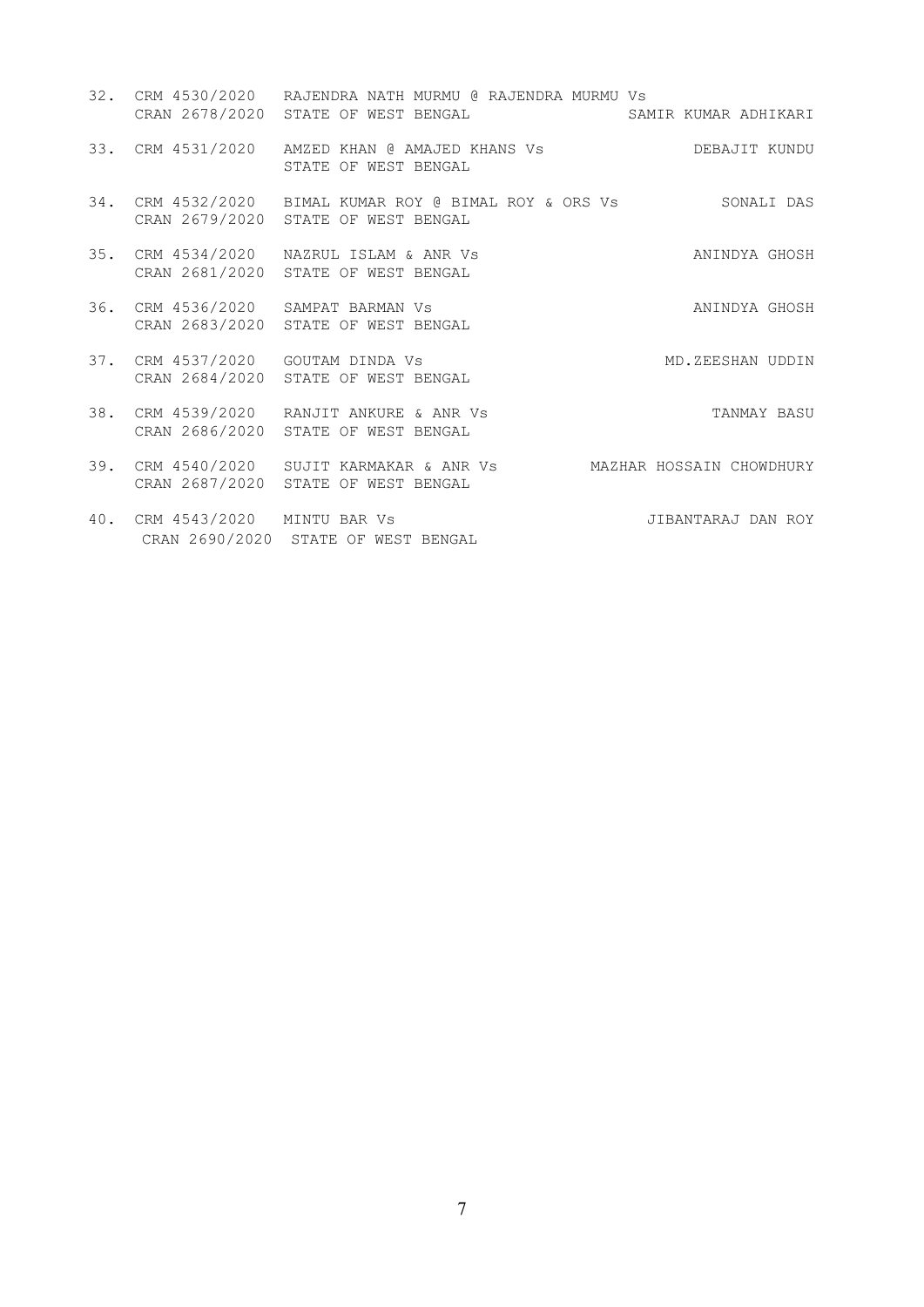# **APPELLATE SIDE ON MONDAY, THE 29TH JUNE, 2020 COURT ROOM NO.11 (VIA VIDEO CONFERENCE)**

# AT 11:00 AM

#### **THE HON'BLE JUSTICE SAMAPTI CHATTERJEE**

#### **AND**

#### **THE HON'BLE JUSTICE HIRANMAY BHATTACHARYYA**

### *NOTE : MATTERS WILL BE TAKEN UP THROUGH PHYSICAL HEARING ONLY WHEN BOTH THE PARTIES HAVE CONSENTED TO.*

 TRIBUNAL APPLICATION --------------------

- 1. WP.ST 61/2020 THE PUBLIC SERVICE COMMISSION , W.B. & ORS Vs<br>CAN 3419/2020 MINARUL ISLAM MONDAL & ANR SHRABONI SARKAR CAN 3419/2020 MINARUL ISLAM MONDAL & ANR FOR HEARING -----------
- 2. MAT 449/2020 DR SANTANU TATHAGATA PAL Vs BISWARUP NANDY CAN 3227/2020 STATE OF WEST BENGAL & ORS CAN 3228/2020 CAN 3229/2020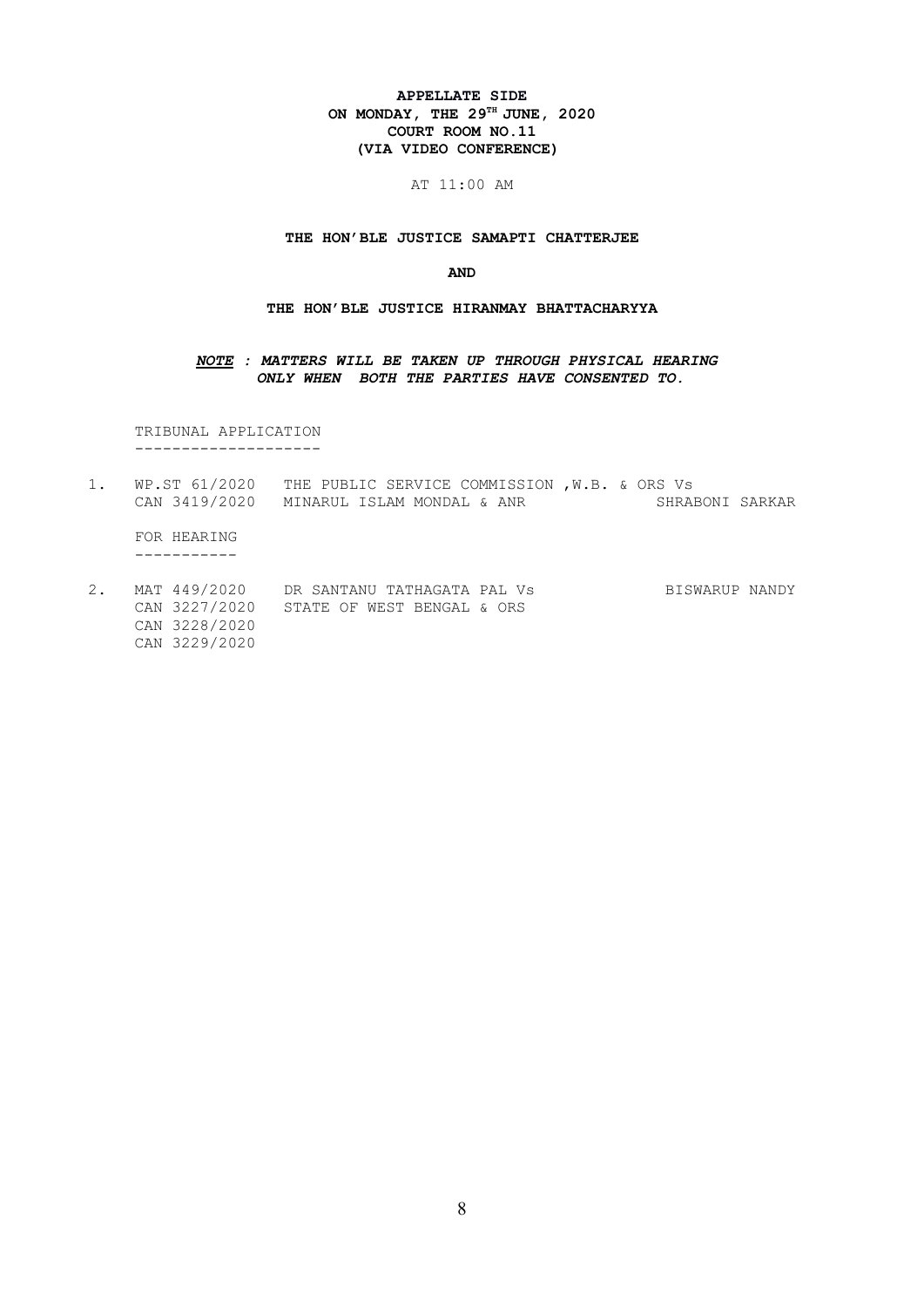**ORIGINAL SIDE ON MONDAY, THE 29TH JUNE, 2020 COURT ROOM NO.19**

# **AT 11:00 AM**

#### **THE HON'BLE JUSTICE SAHIDULLAH MUNSHI**

*NOTE : MATTERS WILL BE TAKEN UP THROUGH PHYSICAL HEARING ONLY WHEN BOTH THE PARTIES HAVE CONSENTED TO.*

 **FOR HEARING -----------**

**1. GA 1735/2019 IN THE GOODS OF : PRIYAMVADA DEVI BIRLA (DEC) -AND- Vs KHAITAN & CO HARSH VARDHAN LODHA & ORS. -VS- AJAY KUMAR NEWAR & ORS. WITH GA 1845/2019 TS 6/2004**

 **NEW APPLICATIONS**

 **----------------**

| 2. | GA 831/2020<br>IN THE GOODS OF : PRIYAMVADA DEVI |                                                         |
|----|--------------------------------------------------|---------------------------------------------------------|
|    |                                                  | BIRLA (DEC) -AND- Vs<br><b>RAJIV KUMAR</b>              |
|    |                                                  | HARSH VARDHAN LODHA & ORS. -VS- AJAY KUMAR NEWAR & ORS. |
|    | WITH                                             |                                                         |
|    | GA 832/2020                                      |                                                         |
|    | GA 833/2020                                      |                                                         |
|    | GA 834/2020                                      |                                                         |
|    | GA 842/2020                                      |                                                         |
|    | GA 843/2020                                      |                                                         |
|    | GA 844/2020                                      |                                                         |
|    | CC 18/2020                                       |                                                         |
|    | CC 19/2020                                       |                                                         |
|    | CC 20/2020                                       |                                                         |
|    | TS 6/2004                                        |                                                         |
|    |                                                  |                                                         |
|    | FOR HEARING                                      |                                                         |
|    |                                                  |                                                         |
|    |                                                  |                                                         |
| 3. | Appl in                                          | IN THE GOODS OF : PRIYAMVADA DEVI BIRLA (DEC) -AND- Vs  |
|    |                                                  | FOX & MONDAL                                            |
|    | GA 2007/2019                                     | HARSH VARDHAN LODHA & ORS. -VS- AJAY KUMAR NEWAR & ORS. |
|    |                                                  | KHAITAN & CO.                                           |
|    | GA 1761/2019                                     |                                                         |
|    | GA 1786/2019                                     |                                                         |
|    |                                                  |                                                         |

 **TS 6/2004**

9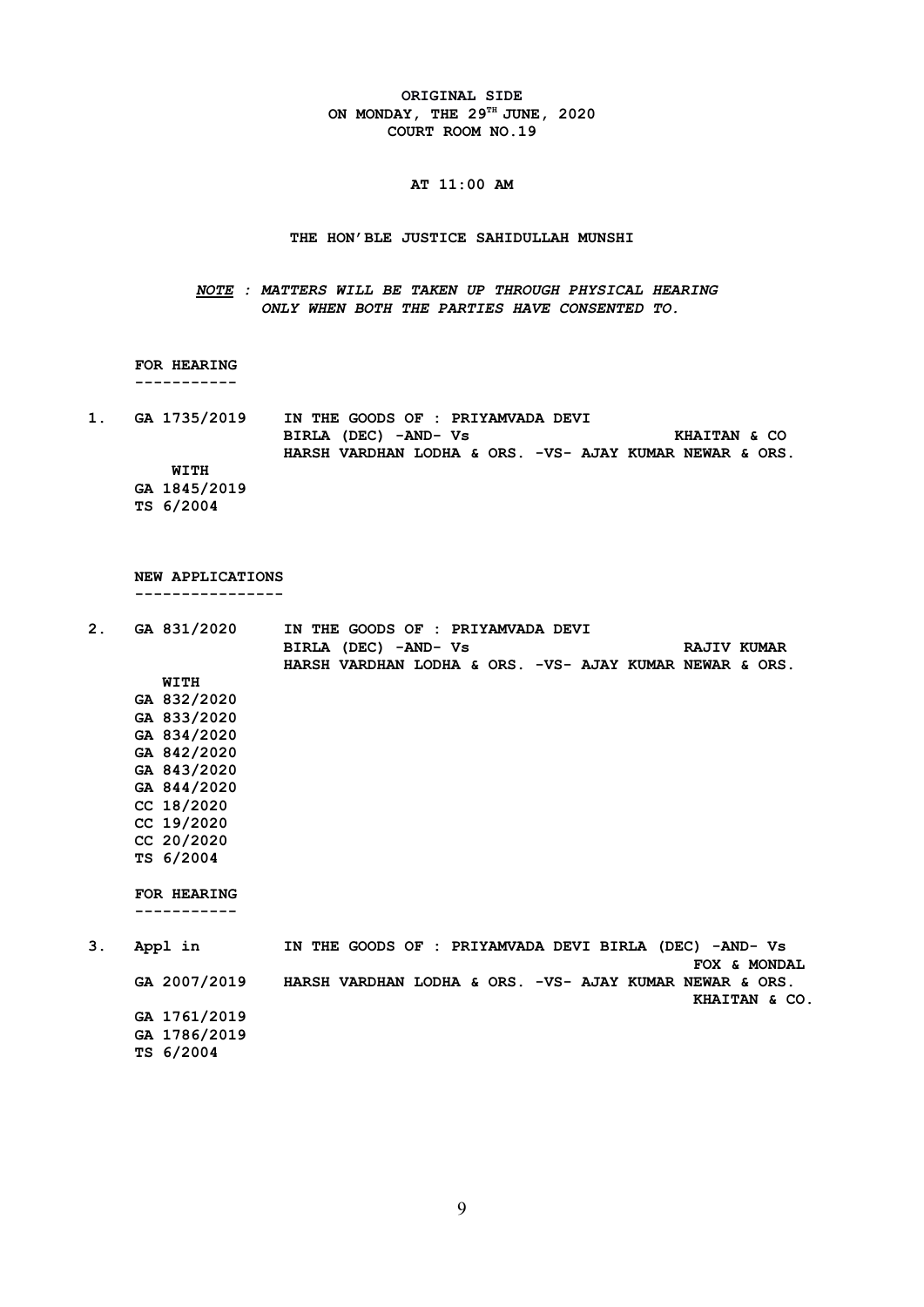**APPELLATE SIDE ON MONDAY, THE 29TH JUNE, 2020 COURT ROOM NO.12**

# **AT 11:00 AM**

#### **THE HON'BLE JUSTICE SHEKHAR B. SARAF**

*NOTE : MATTERS WILL BE TAKEN UP THROUGH PHYSICAL HEARING ONLY WHEN BOTH THE PARTIES HAVE CONSENTED TO.*

> **(IN THE FIRST CLUSTER) FROM 11.00 AM TO 12.00 PM --------------------------**

 **SPECIALLY ASSIGNED MATTER** 

 **-------------------------** 

**1. WP 5365W/2020 DR. MANIK BISWAS & ORS. Vs SAMIR HALDER CAN 3041/2020 STATE OF WEST BENGAL & ORS. CAN 3077/2020**

 MOTION ------

|     |                            | 2. WP 5540W/2020 SUKUMAR MANDAL & ORS Vs<br>STATE OF WEST BENGAL & ORS                                                              | MARIA RAHAMAN          |
|-----|----------------------------|-------------------------------------------------------------------------------------------------------------------------------------|------------------------|
| 3.  |                            | WP 5447W/2020 UJJAL BANERJEE Vs<br>UNION OF INDIA & ORS                                                                             | PAMPA DEY (DHABAL)     |
| 4.  |                            | WP 5448W/2020 PARTHA PRATIM BISWAS Vs<br>CAN 3158/2020 STATE OF WEST BENGAL                                                         | SHIBAJI KUMAR DAS      |
| 5.  |                            | WP 5579W/2020 PAYEL ENTERPRISE Vs<br>CAN 3311/2020 EASTERN COALFIELDS LTD & ORS                                                     | MAYUKH MAITRA          |
| 6.  | WP 5584W/2020 DULAL DAS Vs | CAN 3320/2020 STATE OF WEST BENGAL & ORS.                                                                                           | SURYANEEL DAS          |
| 7.  | WP 5521W/2020              | SUTAPA GHOSH Vs<br>STATE OF WEST BENGAL & ORS.                                                                                      | ASHOKE KR. NATH        |
| 8.  |                            | WP 19712W/2019 ARSHAD HOSSAIN Vs<br>THE KMC & ORS                                                                                   | PARAMITA MAITY         |
| 9.  |                            | WP 5453W/2020 MSV INTERNATIONAL INC. & ANR Vs             SUBHOJIT ROY<br>WEST BENGAL HIGHWAY DEVELOPMENT CORPORATION LIMITED & ANR |                        |
| 10. |                            | WP 5527W/2020 SHYAMA PRASAD AGARWALA Vs<br>STATE OF WEST BENGAL & ORS                                                               | PRIYANKAR BASU MALLICK |
| 11. | WP 5541W/2020 SAFIKUL      | ISLAM & ANR Vs<br>CAN 3248/2020 STATE OF WEST BENGAL & ORS                                                                          | PINTU KARAR            |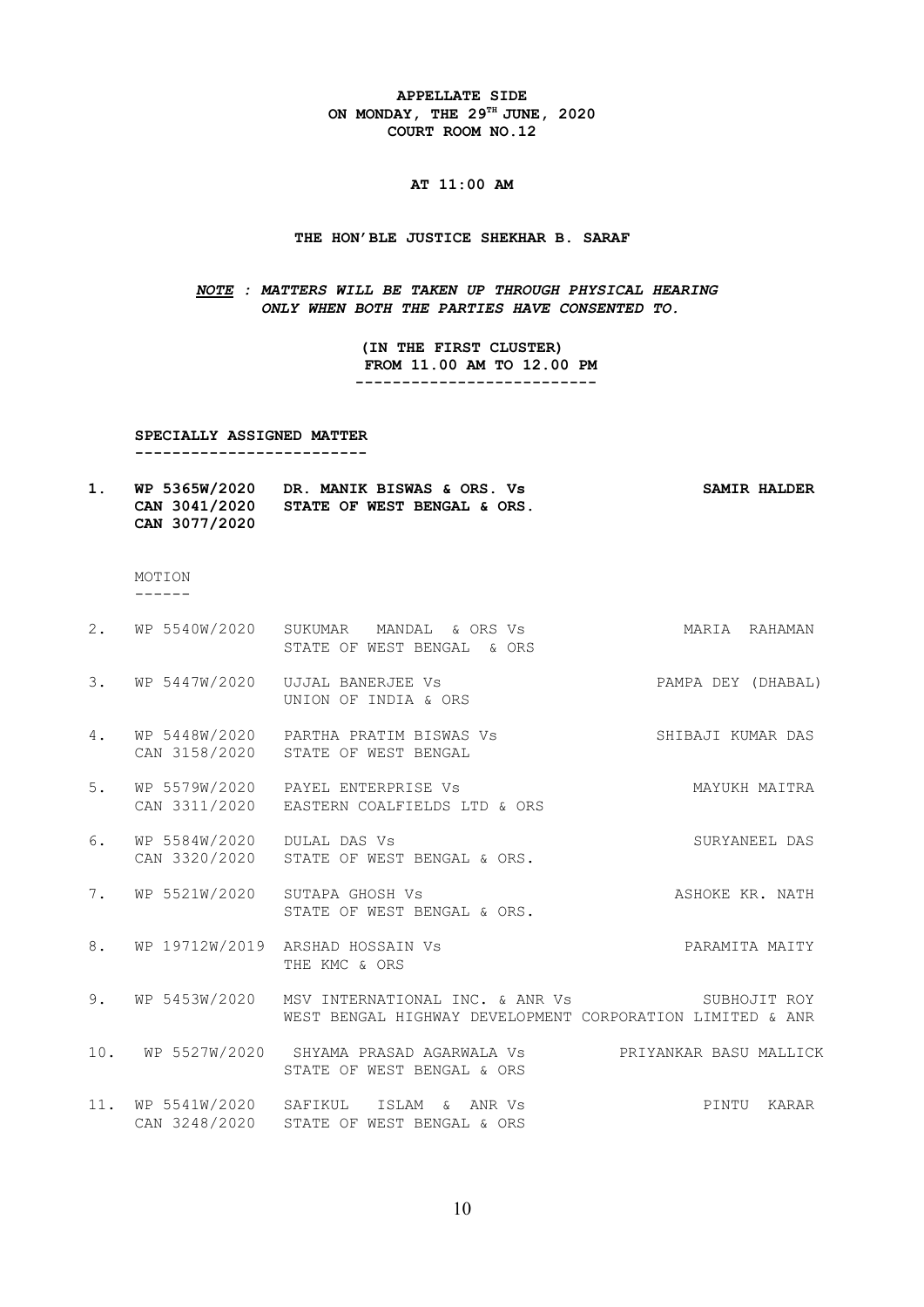# **(IN THE SECOND CLUSTER) FROM 12.00 PM TO 1.00 PM**

 **--------------------------**

|     | 12. WP 5545W/2020 | SHUKLA MONDAL Vs<br>UNION OF INDIA & ORS.                                                                            | UJJAL RAY           |
|-----|-------------------|----------------------------------------------------------------------------------------------------------------------|---------------------|
|     | 13. WP 5547W/2020 | SUKESH BISWAS Vs<br>STATE OF WEST BENGAL & ORS.                                                                      | UJJAL RAY           |
|     | 14. WP 5475W/2020 | DR. UPOSOMA DEY & ORS Vs<br>STATE OF WEST BENGAL & ORS                                                               | FIRDOUS SAMIM       |
| 15. |                   | WP 23971W/2019 ASOKE KUMAR CHAKRABORTY Vs<br>UNION OF INDIA & ORS                                                    | RANJAN LASKAR       |
| 16. | WP 5595W/2020     | UNIVALUE PROJECTS PRIVATE LIMITED VS<br>CAN 3347/2020    UNION OF INDIA    &    ORS                                  | UJJIAINI CHATTERJEE |
|     |                   | 17. WP 5593W/2020 PROF SK SAHANUL HAOUE Vs<br>CAN 3344/2020 STATE OF WEST BENGAL & ORS                               | ABHIJIT SARKAR      |
|     |                   | 18. WP 5543W/2020 MURSHIDABAD PATNI CO-OPERATIVE SOCIETY LTD & ANR Vs<br>CAN 3258/2020 STATE OF WEST BENGAL<br>& ORS | SHAHAN SHAH         |
|     |                   | 19. WP 5684W/2020 PARTHA DAS & ANR Vs<br>CAN 3565/2020 STATE OF WEST BENGAL & ORS                                    | MAHESWARI SHARMA    |
| 20. | WP 5653W/2020     | M/S MUKTI OIL MILS PRIVATE LIMITED & ORS Vs<br>CAN 3517/2020 STATE OF WEST BENGAL & ORS                              | MAHESWARI SHARMA    |
| 21. |                   | WP 5601W/2020 MD. ALIMUDDIN Vs<br>CAN 3354/2020 STATE OF WEST BENGAL & ORS.                                          | KUNAL GANGULY       |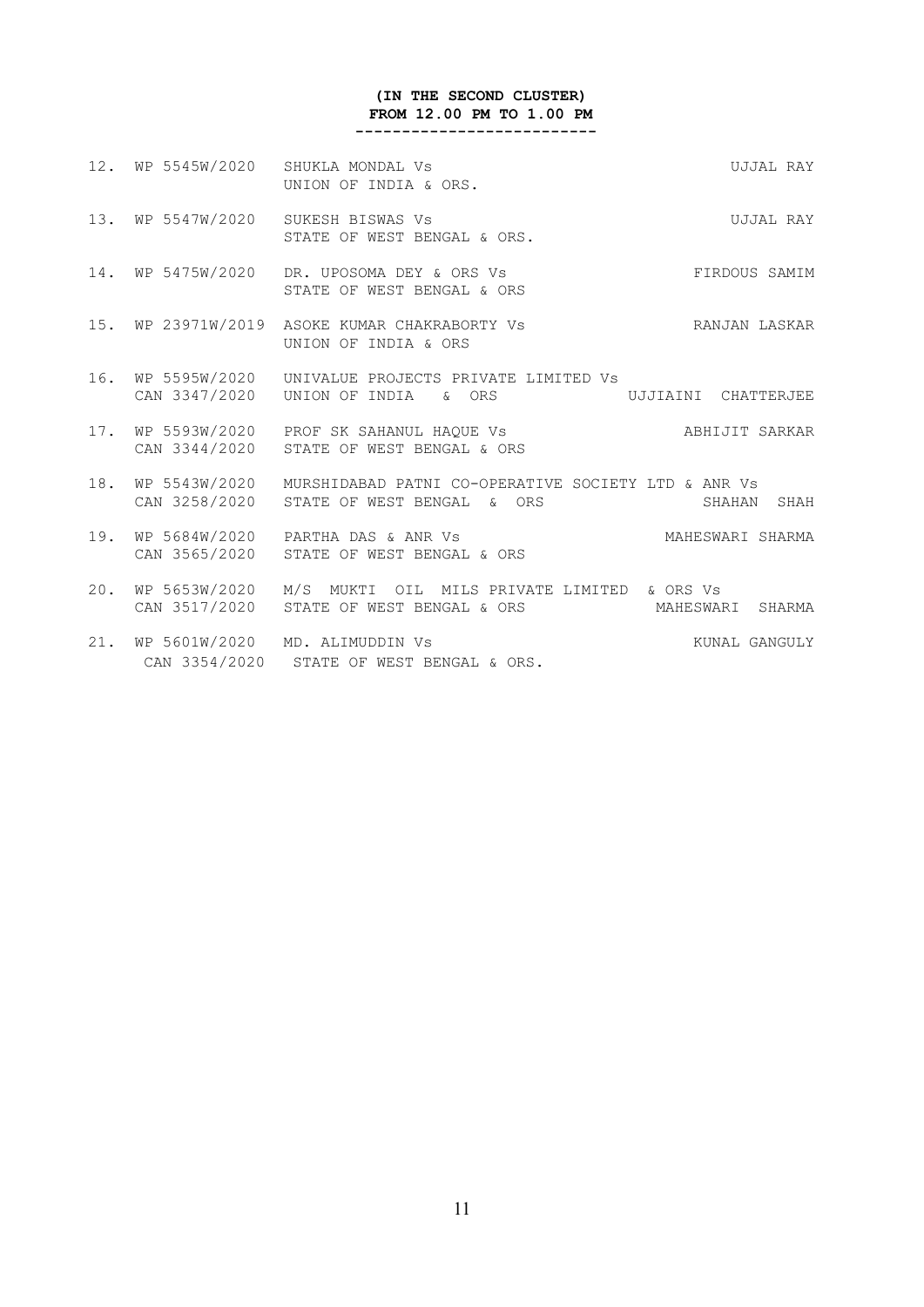#### **APPELLATE SIDE ON MONDAY, THE 29TH JUNE, 2020 COURT ROOM NO.13**

#### AT 11:00 AM

#### **THE HON'BLE JUSTICE RAJARSHI BHARADWAJ**

#### *NOTE : MATTERS WILL BE TAKEN UP THROUGH PHYSICAL HEARING ONLY WHEN BOTH THE PARTIES HAVE CONSENTED TO.*

#### **(IN THE FIRST CLUSTER) FROM 11.00 AM TO 12.00 PM --------------------------**

 MOTION ------

- 1. WP 5611W/2020 SANDIPTA GANGOPADHYAY Vs SHUVRO PROKASH LAHIRI CAN 3378/2020 INDIAN BANK & ORS.
- 2. WP 5612W/2020 BIDHAN CH. SANGHA ROY SHG COOP. SO. LTD. & ORS. Vs CAN 3379/2020 STATE OF WEST BENGAL PROSENJIT MUKHERJEE
- 3. WP 5614W/2020 METSIL EXPORTS P. LTD., & ANR. Vs SIDDHARTH SHROFF CAN 3382/2020 WB ELEC. REGULATORY COM. & ORS.
- 4. WP 5615W/2020 BIKASH GUCHHAIT Vs SOURAV DUTTA CAN 3385/2020 STATE OF WEST BENGAL & ORS
- 5. WP 5616W/2020 SURYA ALLOY IND. LTD. & ANR. Vs SIDDHARTH SHROFF CAN 3386/2020 WB ELEC. REGULATORY COM. & ORS.
- 6. WP 5617W/2020 ASGARI BEGUM Vs MINAL PALANA CAN 3390/2020 STATE OF WEST BENGAL & ORS
- 7. WP 5618W/2020 DEBOJYOTI ROY Vs SAKET SHARMA CAN 3391/2020 STATE OF WEST BENGAL & ORS
- 8. WP 5619W/2020 M/S JEET ALERT SECURITY SERVICE Vs VICTOR CHATTERJEE CAN 3396/2020 REGIONALPROVIDENT FUND COMMIOSSIONER-II KOLKATA & ORS
- 9. WP 5620W/2020 POOJA BHATTACHARYA Vs POOJA BHATTACHARYA IN PERSON CAN 3397/2020 STATE OF WEST BENGAL & ORS
- 10. WP 5623W/2020 SHEIKH NASIM ALI PROPRIETOR OF REGAIN CONSTRUCTION & ORS Vs CAN 3414/2020 STATE OF WEST BENGAL & ORS VICTOR CHATTERJEE

#### **(IN THE SECOND CLUSTER) FROM 12.00 PM TO 1.00 PM --------------------------**

11. WP 5624W/2020 NEW TOWN CC BLOCK CULUTURAL AND WELFARE ASSOCIATION AND ORS Vs SALONI BHATTACHARJEE CAN 3423/2020 STATE OF WEST BENGAL & ORS